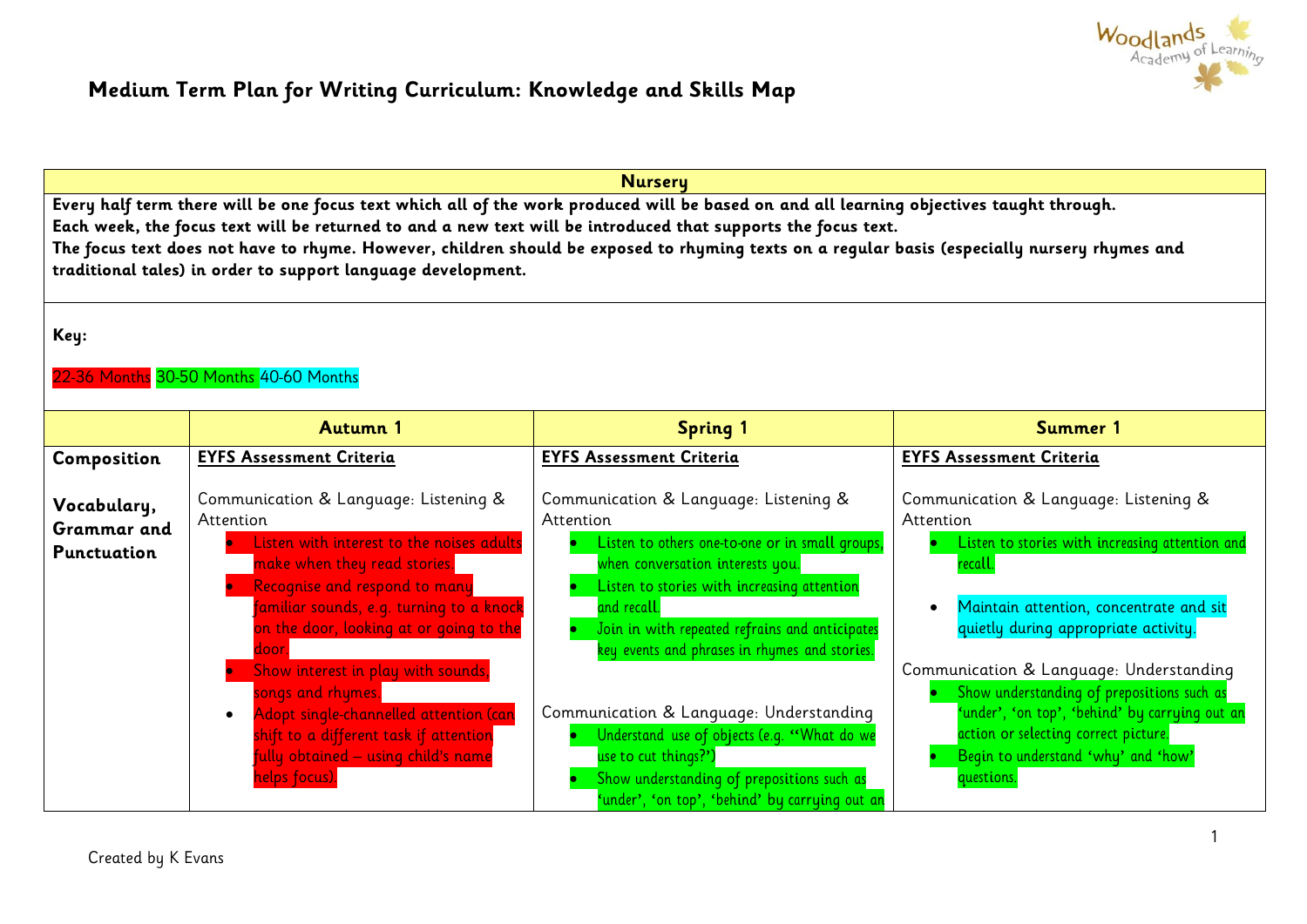

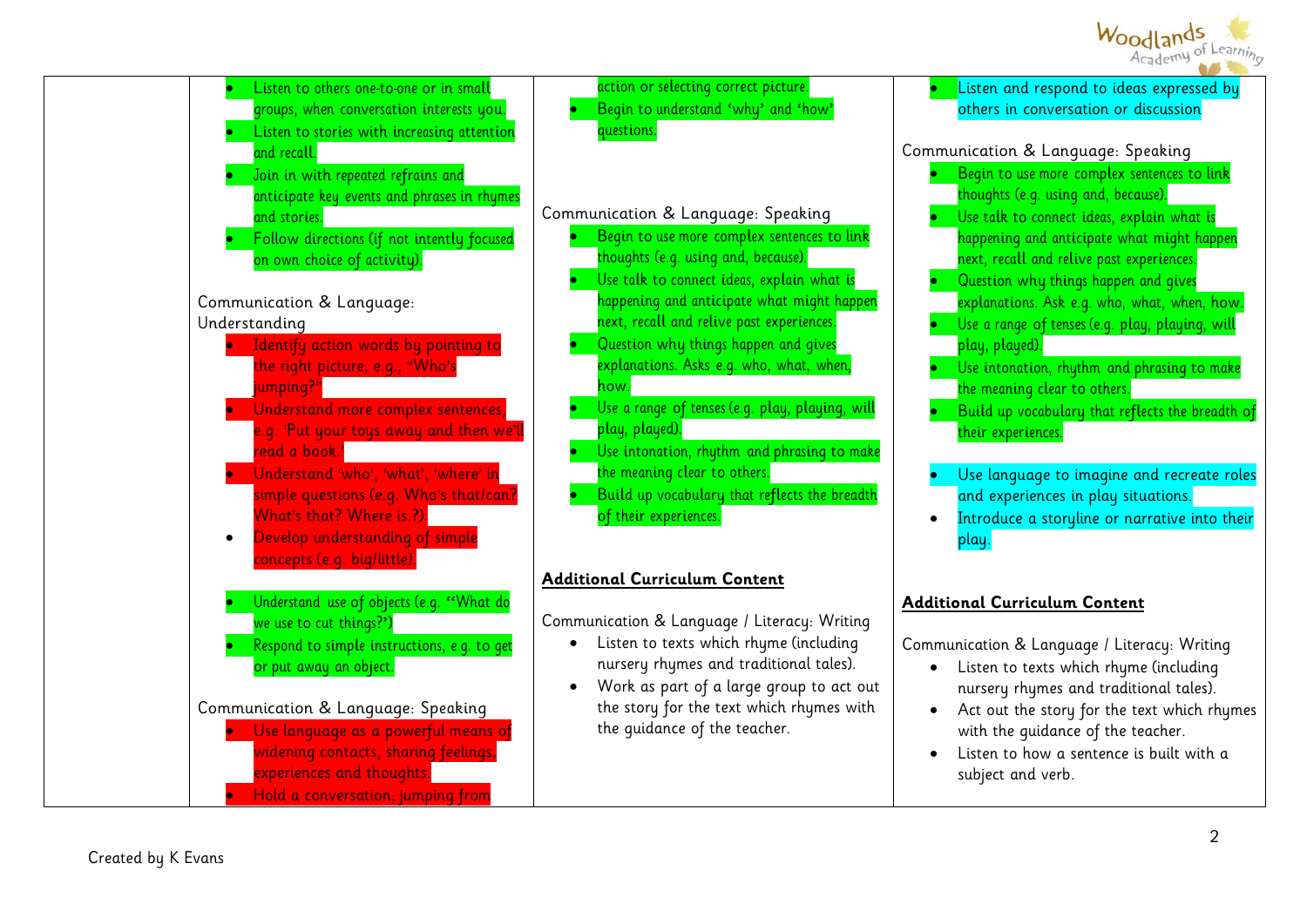

|               | nursery rhymes and traditional tales).   |                                         |                                           |
|---------------|------------------------------------------|-----------------------------------------|-------------------------------------------|
| Transcription | <b>EYFS Assessment Criteria</b>          | <b>EYFS Assessment Criteria</b>         | <b>EYFS Assessment Criteria</b>           |
|               | Physical Development : Moving & Handling | Physical Development: Moving & Handling | Physical Development : Moving & Handling. |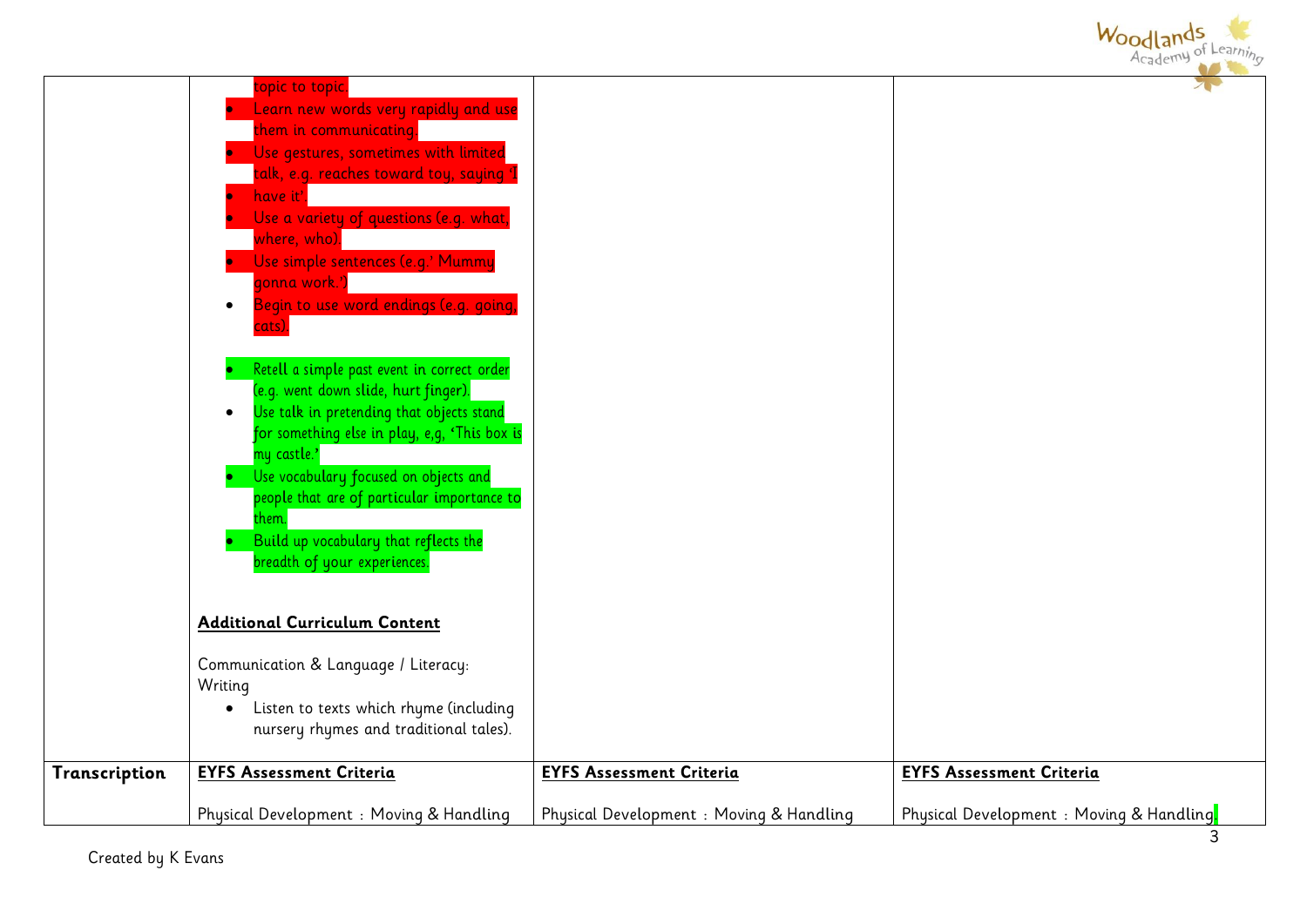



|                   | movements.                                    |
|-------------------|-----------------------------------------------|
|                   | Use one-handed tools and equipment, e.g.      |
|                   | makes snips in paper with child scissors.     |
|                   | Hold a pencil between thumb and two           |
|                   | fingers, no longer using whole-hand grasp.    |
|                   | Hold a pencil near the point between first    |
|                   | two fingers and thumb and uses it with        |
|                   | good control.                                 |
|                   | Copy some letters, e.g. letters from their    |
|                   | name.                                         |
|                   |                                               |
|                   | Show increasing control over an object.       |
|                   | Use simple tools to affect changes to         |
|                   | materials.                                    |
|                   | Begin to form recognisable letters.           |
|                   | Show a preference for a dominant hand.        |
|                   |                                               |
|                   | Literacy: Writing                             |
|                   | Sometimes gives meaning to marks as they draw |
| and paint.        |                                               |
| <u>Developing</u> |                                               |
|                   | When drawing it is recognisable to anyone     |
|                   | who may see it and contains detail.           |
|                   | Co-ordinate hand-eye movements.               |
|                   | Attempt to write letters that may seem        |
|                   | random to an adult but you are able to        |
|                   | read a story about the pictures.              |
| <u>Secure</u>     |                                               |
|                   |                                               |
|                   | Attempt words or sentences with letter        |
|                   | sound connections.                            |
|                   | Spell semi-phonetically (initial sound for    |
|                   | words) or phonetically (CVC) or some          |
|                   | simple words.                                 |
|                   |                                               |

Draw lines and circles using gross motor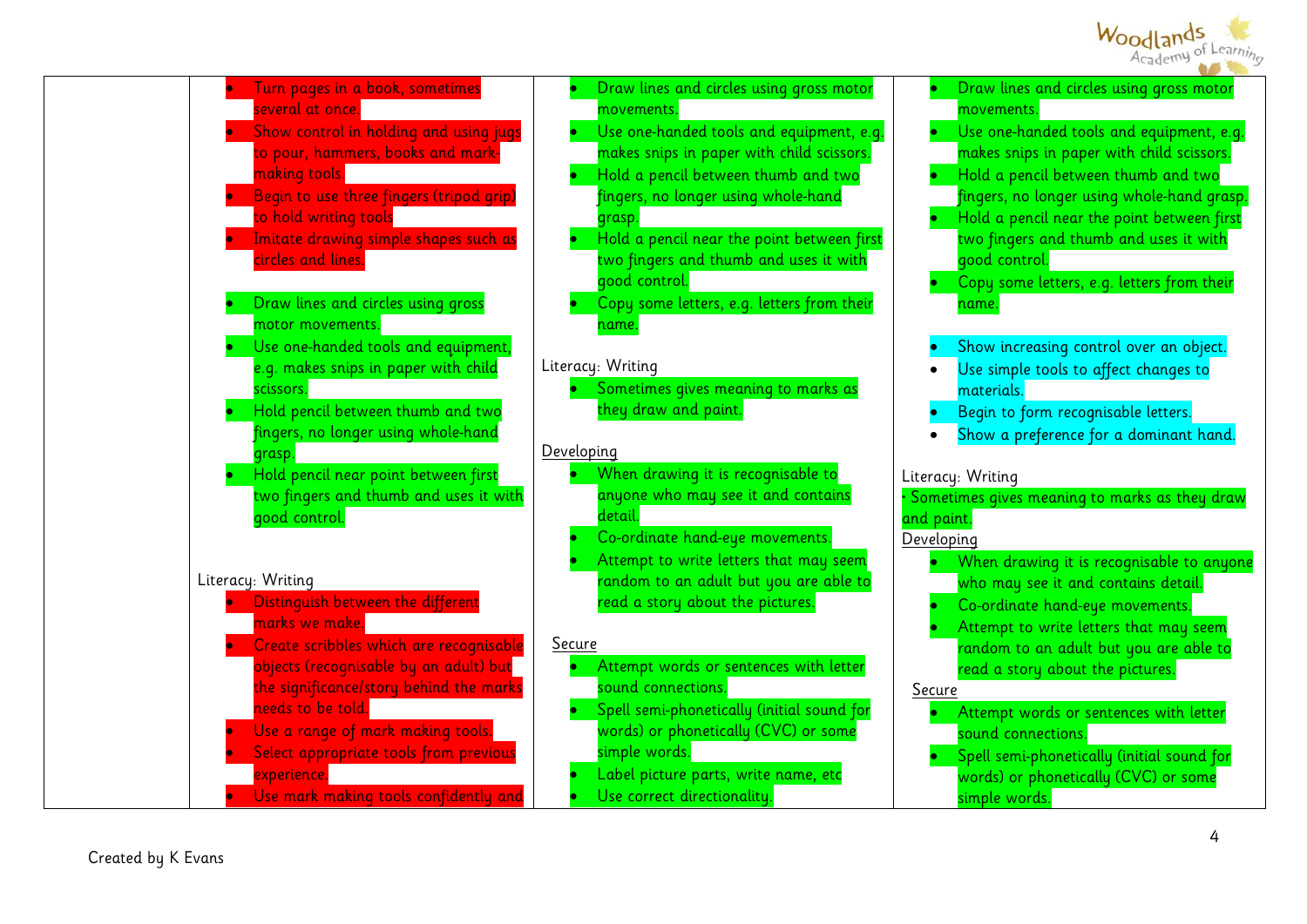



- Ascribe meanings to marks that you see in different places.
- Use some clearly identifiable letters to communicate meaning, representing some sounds correctly and in sequence.
- Give meaning to marks made as you draw, write or paint.
- Hear and say the initial sounds in words.
- Link sounds to letters, naming and sounding the letters of the alphabet.

#### **Additional Curriculum Content**

Literacy: Writing/Physical Development

- Strengthen hand grasp by using a holepunch, making paper balls, squeezing sponges and spraying with trigger type spray bottles.
- Rehearse timed grasp and release with tools other than scissors. (e.g. tweezers or tongs to sort cotton balls, blocks, play dough or balls.)
- Develop web-space (the circle that forms with the index finger and thumb): 'pop' the plastic 'bubbles' on packing sheets, open and close zip-locked bags, snapping snaps, winding up wind-up toys that have a knob, use an eye-dropper to make pictures by mixing food colouring with water and dripping it on to paper towels.
- Develop gross motor skills.
- Develop fine motor skills.
- Show control and accurate orientation
- Label picture parts, write name, etc
- Use correct directionality.
- Ascribe meanings to marks that they see in different places.
- Use some clearly identifiable letters to communicate meaning, representing some sounds correctly and in sequence.
- Give meaning to marks made as you draw, write or paint.
- Hear and say the initial sounds in words.
- Link sounds to letters, naming and sounding the letters of the alphabet.

## **Additional Curriculum Content**

Literacy: Writing/Physical Development

- Strengthen hand grasp by using a holepunch, making paper balls, squeezing sponges and spraying with trigger type spray bottles.
- Rehearse timed grasp and release with tools other than scissors. (e.g. tweezers or tongs to sort cotton balls, blocks, play dough or balls.)
- Develop web-space (the circle that forms with the index finger and thumb): 'pop' the plastic 'bubbles' on packing sheets, open and close zip-locked bags, snapping snaps, winding up wind-up toys that have a knob, use an eye-dropper to make pictures by mixing food colouring with water and dripping it on to paper towels.
- Develop gross motor skills.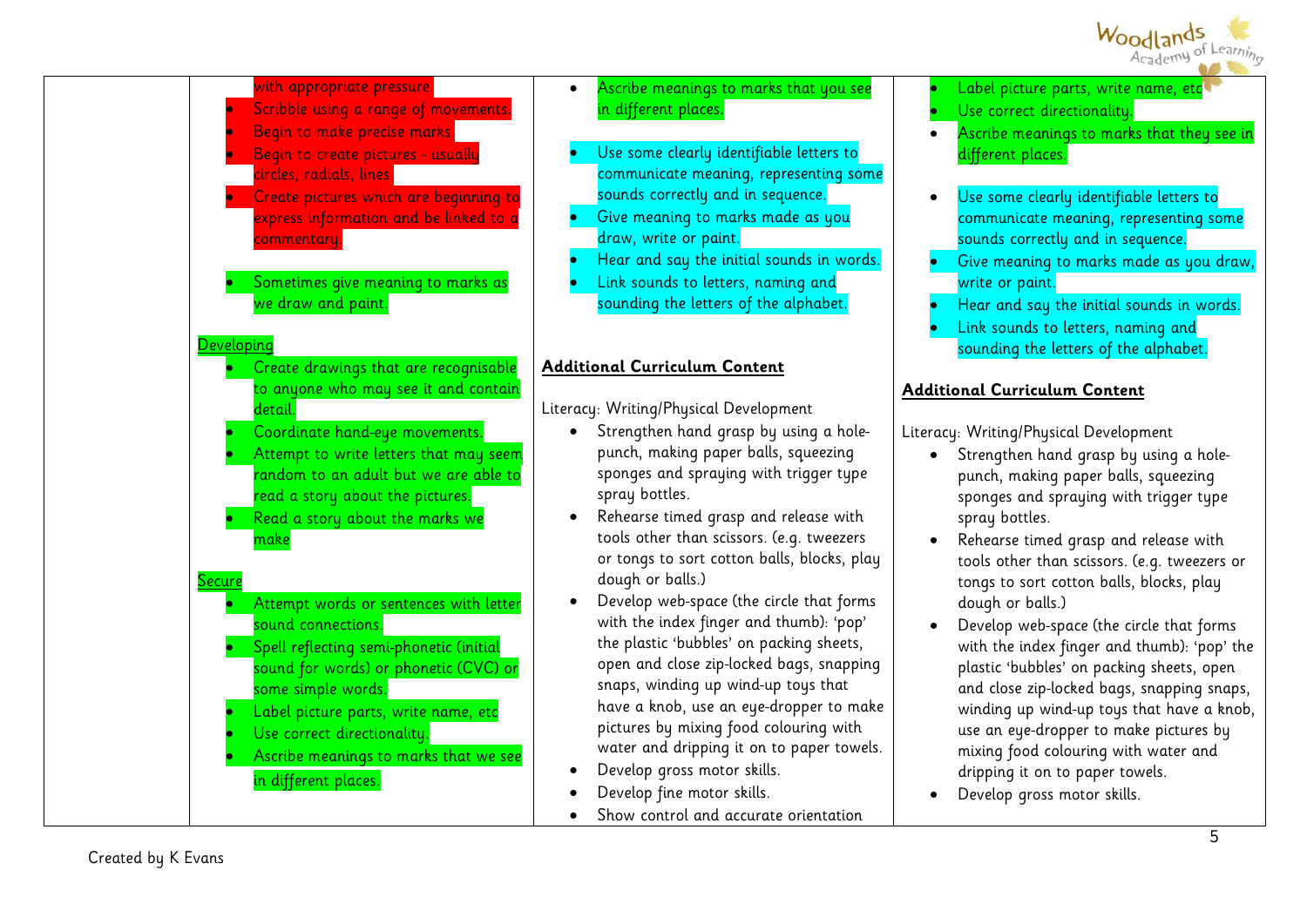

#### **Additional Curriculum Content**

Literacy: Writing/Physical Development

- Strengthen hand grasp by using a hole-punch, making paper balls, squeezing sponges and spraying with trigger type spray bottles.
- Rehearse timed grasp and release with tools other than scissors. (e.g. tweezers or tongs to sort cotton balls, blocks, play dough or balls.)
- Develop web-space (the circle that forms with the index finger and thumb): 'pop' the plastic 'bubbles' on packing sheets, open and close ziplocked bags, snapping snaps, winding up wind-up toys that have a knob, use an eye-dropper to make pictures by mixing food colouring with water and dripping it on to paper towels.
- Develop gross motor skills.
- Develop fine motor skills.
- Rehearse pencil control by joining dots.
- Trace a shape with my finger.
- Use the whole body to form curved lines on a large scale in different contexts e.g. chalks on the floor, ribbons in the air, flipcharts and pens, painting with water on the wall.
- Use the whole body to form horizontal lines on a large scale in different contexts e.g. chalks on the floor, ribbons in the air, flipcharts and pens, painting with water on the wall.

when using the whole body to form curved lines on a large scale in different contexts e.g. chalks on the floor, ribbons in the air, flipcharts and pens, painting with water on the wall

- Show control and accurate orientation when using the whole body to form horizontal lines on a large scale in different contexts e.g. chalks on the floor, ribbons in the air, flipcharts and pens, painting with water on the wall.
- Show control and accurate orientation when using the whole body to form vertical lines on a large scale in different contexts e.g. chalks on the floor, ribbons in the air, flipcharts and pens, painting with water on the wall.
- Show control and accurate orientation when using the whole body to form diagonal lines on a large scale in different contexts e.g. chalks on the floor, ribbons in the air, flipcharts and pens, painting with water on the wall.
- When prompted, sit in the correct position at the table for drawing and writing (feet are flat on the floor/step stool/stack of books, bottom is at the back of the chair, knees are at the same level as the hips, arms are bent at the elbow and rest on the table top. shoulders are relaxed and not scrunched up toward the ears).
- Rehearse controlling a writing implement through colouring between the lines (pressure on the page, holding a pencil
- Develop fine motor skills.
- Show control and accurate orientation when using the whole body to form curved lines on a large scale in different contexts e.g. chalks on the floor, ribbons in the air, flipcharts and pens, painting with water on the wall.
- Show control and accurate orientation when using the whole body to form horizontal lines on a large scale in different contexts e.g. chalks on the floor, ribbons in the air, flipcharts and pens, painting with water on the wall.
- Show control and accurate orientation when using the whole body to form vertical lines on a large scale in different contexts e.g. chalks on the floor, ribbons in the air, flipcharts and pens, painting with water on the wall.
- Show control and accurate orientation when using the whole body to form diagonal lines on a large scale in different contexts e.g. chalks on the floor, ribbons in the air, flipcharts and pens, painting with water on the wall
- Rehearse controlling a writing implement through colouring between the lines (pressure on the page, holding a pencil crayon, controlling direction).
- Sit in the correct position at the table for drawing and writing (feet are flat on the floor/step stool/stack of books, bottom is at the back of the chair, knees are at the same level as the hips, arms are bent at the elbow and rest on the table top.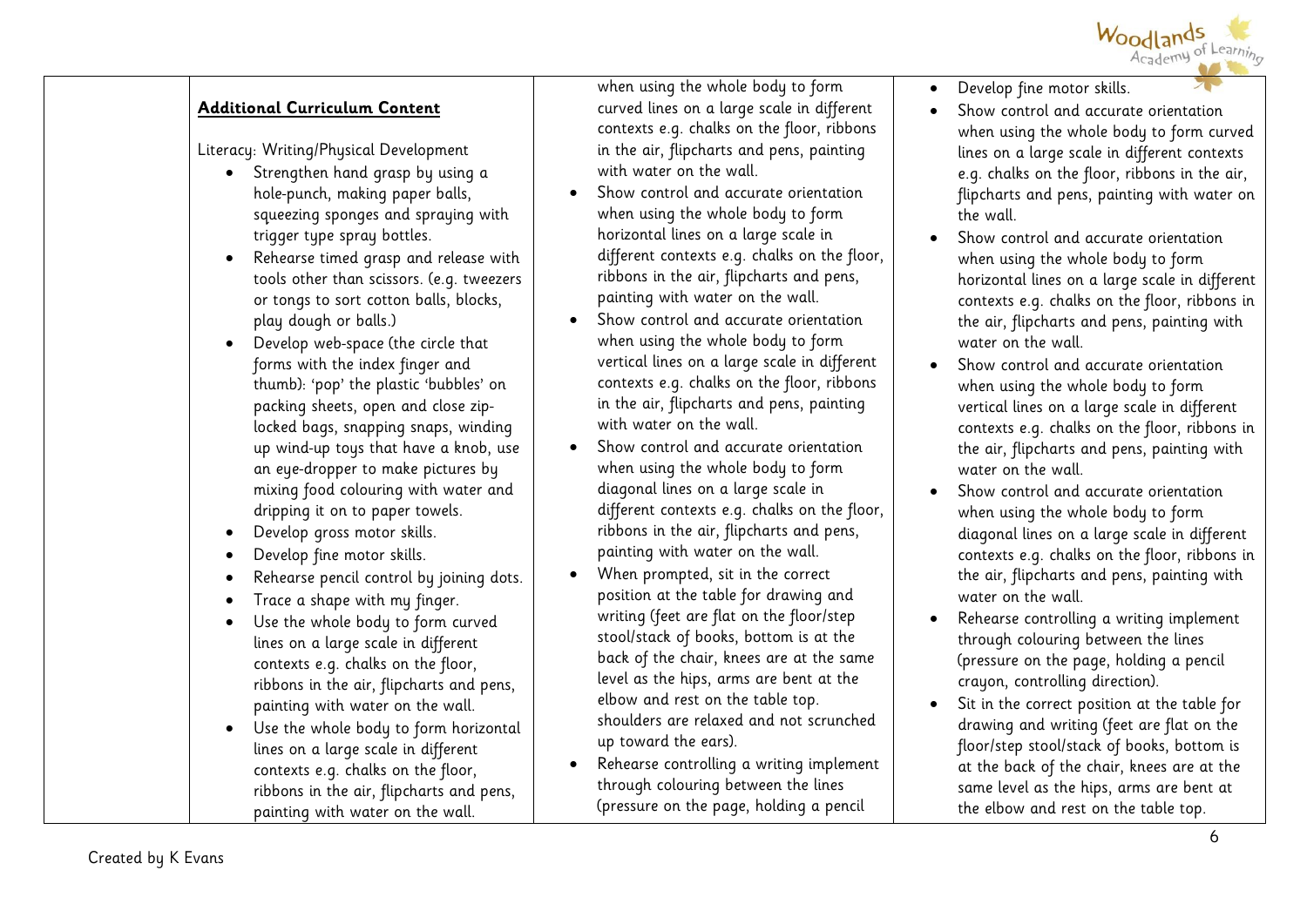

|                                   | Use the whole body to form vertical<br>lines on a large scale in different<br>contexts e.g. chalks on the floor,<br>ribbons in the air, flipcharts and pens,<br>painting with water on the wall.<br>Use the whole body to form diagonal<br>lines on a large scale in different<br>contexts e.g. chalks on the floor,<br>ribbons in the air, flipcharts and pens,<br>painting with water on the wall.<br>See and begin to sit in the correct<br>position at the table for drawing and<br>writing (feet are flat on the floor/step<br>stool/stack of books, bottom is at the<br>back of the chair, bottom is at the<br>back of the chair knees are at the<br>same level as the hips, arms are bent<br>at the elbow and rest on the table top.<br>shoulders are relaxed and not<br>scrunched up toward the ears).<br>Rehearse controlling a writing<br>implement through colouring between<br>the lines (pressure on the page, holding<br>a pencil crayon, controlling direction).<br>Begin to understand what a space is<br>and experiment with apparatus to<br>create a space. | crayon, controlling direction).<br>See and begin to position paper for<br>writing.<br>Begin to understand what a space is and<br>experiment with apparatus to create a<br>space.<br>Begin to write some lowercase letters<br>following the most efficient process (as<br>explicitly modelled by the teacher -<br>starting and ending in the correct place). | shoulders are relaxed and not scrunched<br>up toward the ears).<br>Position paper for writing.<br>Begin to understand what a space is and<br>experiment with apparatus to create a<br>space.<br>Begin to write and orientate lowercase<br>letters following the most efficient process<br>(as explicitly modelled by the teacher -<br>starting and ending in the correct place). |
|-----------------------------------|-------------------------------------------------------------------------------------------------------------------------------------------------------------------------------------------------------------------------------------------------------------------------------------------------------------------------------------------------------------------------------------------------------------------------------------------------------------------------------------------------------------------------------------------------------------------------------------------------------------------------------------------------------------------------------------------------------------------------------------------------------------------------------------------------------------------------------------------------------------------------------------------------------------------------------------------------------------------------------------------------------------------------------------------------------------------------------|-------------------------------------------------------------------------------------------------------------------------------------------------------------------------------------------------------------------------------------------------------------------------------------------------------------------------------------------------------------|----------------------------------------------------------------------------------------------------------------------------------------------------------------------------------------------------------------------------------------------------------------------------------------------------------------------------------------------------------------------------------|
|                                   | <b>Autumn 2</b>                                                                                                                                                                                                                                                                                                                                                                                                                                                                                                                                                                                                                                                                                                                                                                                                                                                                                                                                                                                                                                                               | <b>Spring 2</b>                                                                                                                                                                                                                                                                                                                                             | <b>Summer 2</b>                                                                                                                                                                                                                                                                                                                                                                  |
| Composition                       | <b>EYFS Assessment Criteria</b>                                                                                                                                                                                                                                                                                                                                                                                                                                                                                                                                                                                                                                                                                                                                                                                                                                                                                                                                                                                                                                               | <b>EYFS Assessment Criteria</b>                                                                                                                                                                                                                                                                                                                             | <b>EYFS Assessment Criteria</b>                                                                                                                                                                                                                                                                                                                                                  |
| Vocabulary,<br><b>Grammar</b> and | Communication & Language: Listening &<br>Attention<br>Listen with interest to the noises adults                                                                                                                                                                                                                                                                                                                                                                                                                                                                                                                                                                                                                                                                                                                                                                                                                                                                                                                                                                               | Communication & Language: Listening &<br>Attention<br>Listen to stories with increasing attention                                                                                                                                                                                                                                                           | Communication & Language: Listening &<br>Attention<br>Listen to stories with increasing attention and                                                                                                                                                                                                                                                                            |
| Punctuation                       |                                                                                                                                                                                                                                                                                                                                                                                                                                                                                                                                                                                                                                                                                                                                                                                                                                                                                                                                                                                                                                                                               |                                                                                                                                                                                                                                                                                                                                                             |                                                                                                                                                                                                                                                                                                                                                                                  |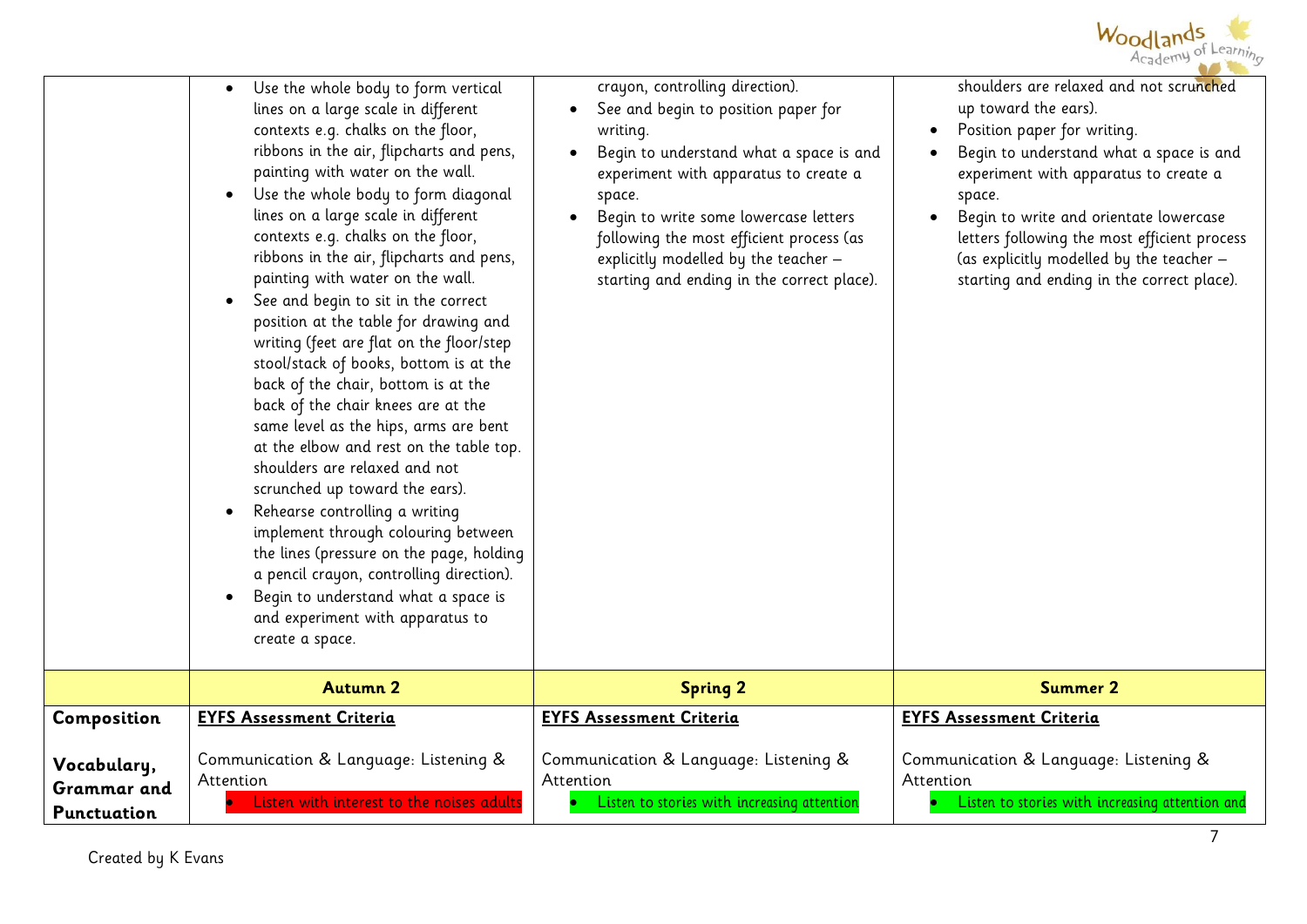

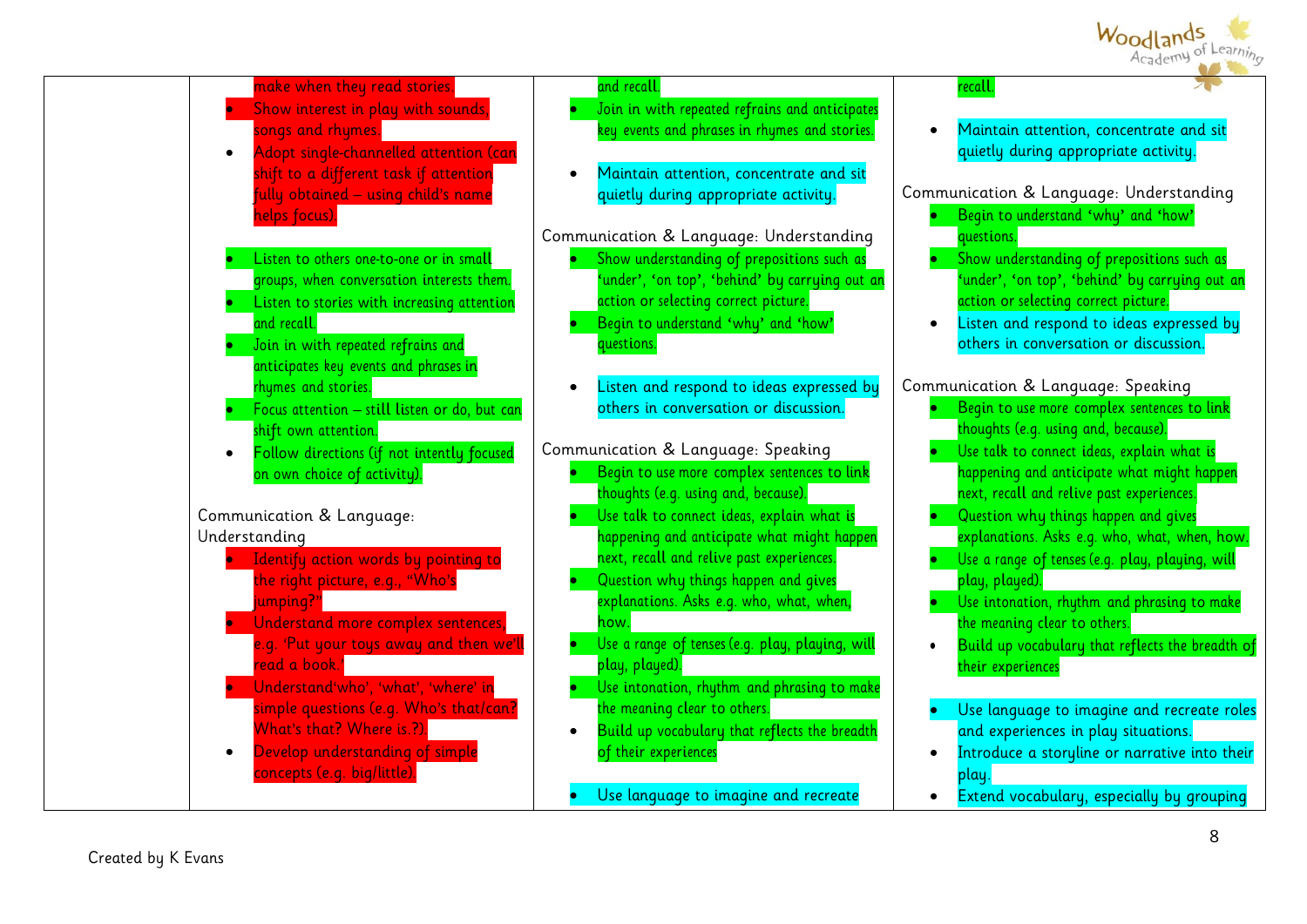



and naming, exploring the meaning and sounds of new words.

#### **Additional Curriculum Content**

Communication & Language / Literacy: Writing

- Listen to texts which rhyme (including nursery rhymes and traditional tales).
- Act out the story for the text which rhymes with the guidance of the teacher.
- $\bullet$  Listen to how a sentence is built with a subject and verb.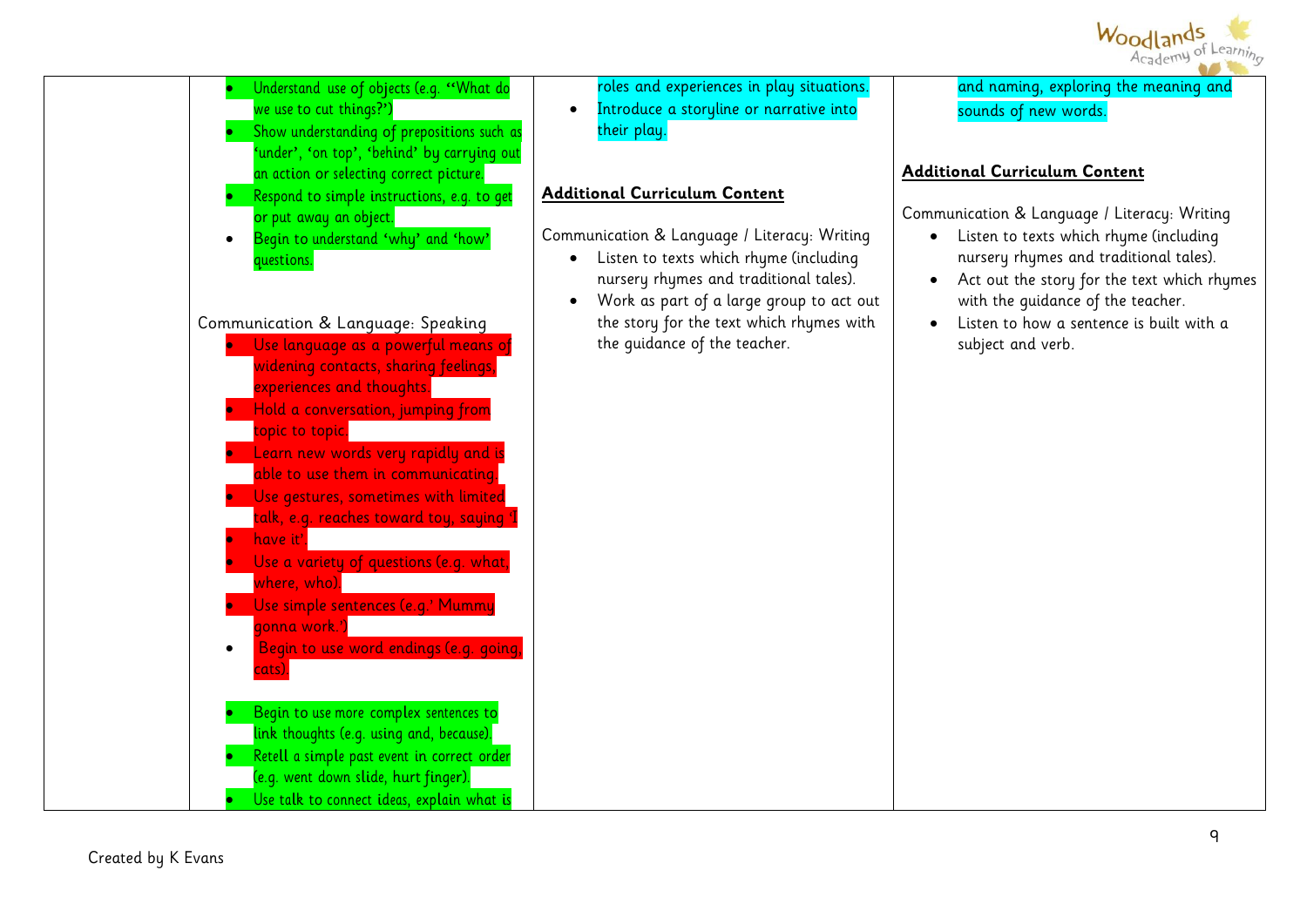|               |                                                                                                                                                                                                                                                                                                                                                                                                                                                                                                                                                                                                                                      |                                                                                                                                                                                                                                                                                                                                               | Woodlands<br>Academy of Learning                                                                                                                                                                                                                                                                                                                                      |
|---------------|--------------------------------------------------------------------------------------------------------------------------------------------------------------------------------------------------------------------------------------------------------------------------------------------------------------------------------------------------------------------------------------------------------------------------------------------------------------------------------------------------------------------------------------------------------------------------------------------------------------------------------------|-----------------------------------------------------------------------------------------------------------------------------------------------------------------------------------------------------------------------------------------------------------------------------------------------------------------------------------------------|-----------------------------------------------------------------------------------------------------------------------------------------------------------------------------------------------------------------------------------------------------------------------------------------------------------------------------------------------------------------------|
|               | nappening and anticipate what might<br>happen next, recall and relive past<br>experiences.<br>Question why things happen and gives<br>explanations. Asks e.g. who, what, when,<br>าow<br>Use a range of tenses (e.g. play, playing,<br>will play, played).<br>Use talk in pretending that objects stand<br>for something else in play, e,g, 'This box is<br>ny castle.'<br>Use vocabulary focused on objects and<br>people that are of particular importance to<br>Build up vocabulary that reflects the<br>breadth of their experiences.<br><b>Additional Curriculum Content</b><br>Communication & Language / Literacy:<br>Writing |                                                                                                                                                                                                                                                                                                                                               |                                                                                                                                                                                                                                                                                                                                                                       |
|               | Listen to texts which rhyme (including<br>nursery rhymes and traditional tales).                                                                                                                                                                                                                                                                                                                                                                                                                                                                                                                                                     |                                                                                                                                                                                                                                                                                                                                               |                                                                                                                                                                                                                                                                                                                                                                       |
| Transcription | <b>EYFS Assessment Criteria</b>                                                                                                                                                                                                                                                                                                                                                                                                                                                                                                                                                                                                      | <b>EYFS Assessment Criteria</b>                                                                                                                                                                                                                                                                                                               | <b>EYFS Assessment Criteria</b>                                                                                                                                                                                                                                                                                                                                       |
|               | Physical Development : Moving & Handling<br>Turn pages in a book, sometimes<br>several at once.<br>Show control in holding and using jugs<br>to pour, hammers, books and mark-<br>making tools.<br>Begin to use three fingers (tripod grip)<br>o hold writing tools<br>Imitate drawing simple shapes such as                                                                                                                                                                                                                                                                                                                         | Physical Development : Moving & Handling<br>Draw lines and circles using gross motor<br>movements.<br>Use one-handed tools and equipment, e.g.<br>makes snips in paper with child scissors.<br>Hold a pencil between thumb and two<br>$\bullet$<br>ingers, no longer using whole-hand<br>grasp.<br>Hold a pencil near the point between first | Physical Development : Moving & Handling<br>Draw lines and circles using gross motor<br>movements.<br>Use one-handed tools and equipment, e.g.<br>makes snips in paper with child scissors.<br>Hold pencil between thumb and two<br>fingers, no longer using whole-hand grasp.<br>Hold pencil near point between first two<br>fingers and thumb and uses it with good |

Created by K Evans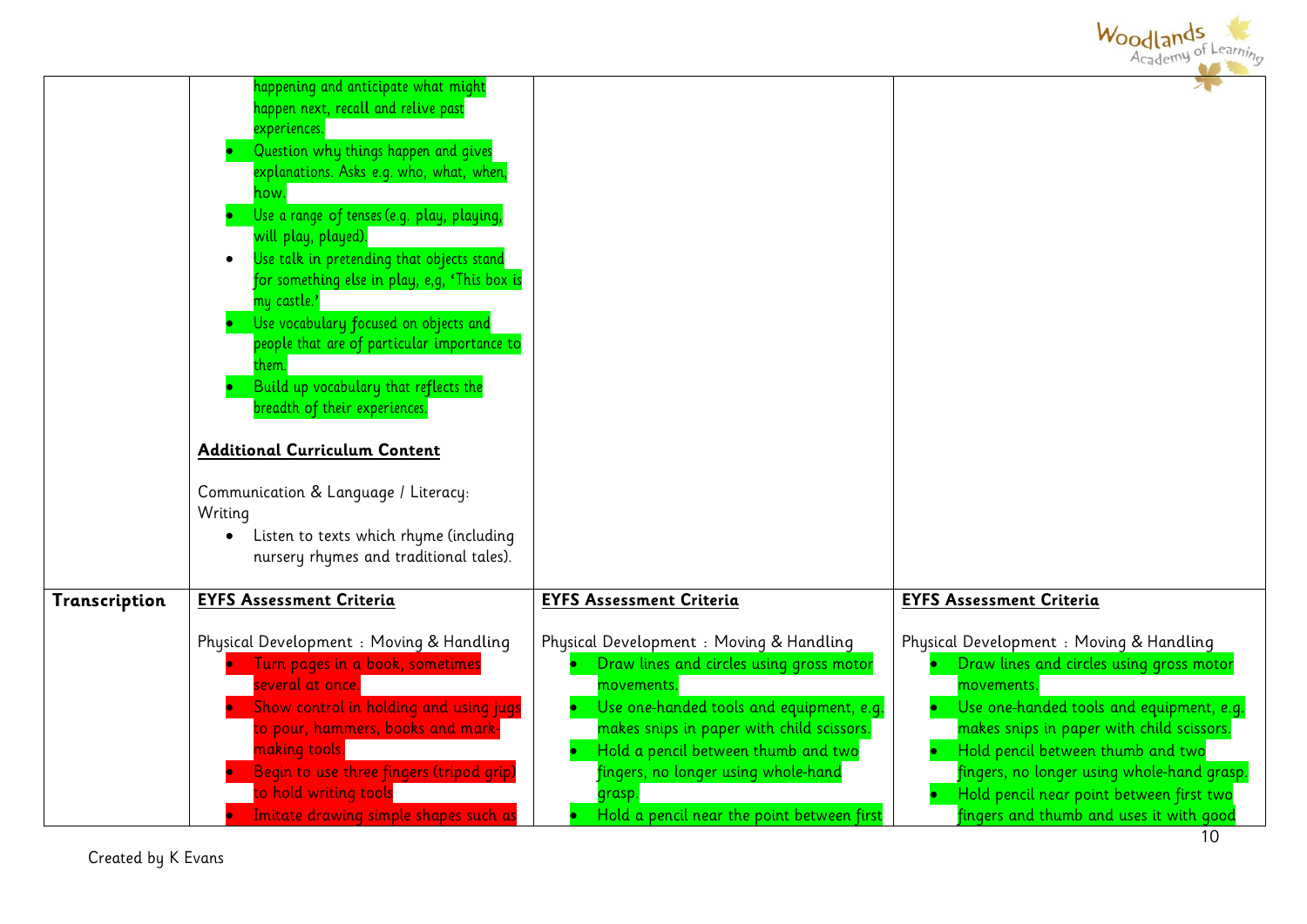

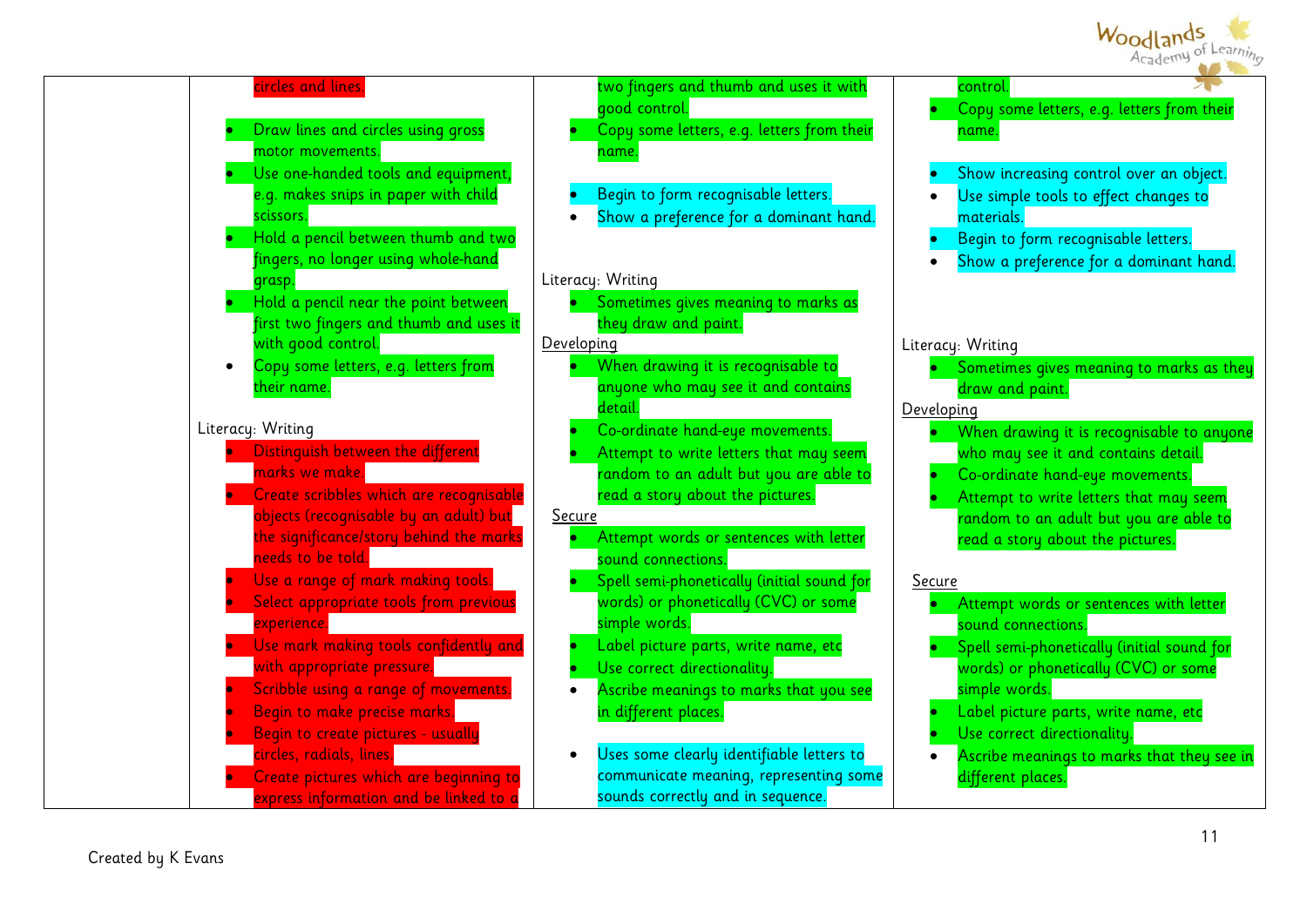



- Gives meaning to marks they make as they draw, write or paint.
- Hears and says the initial sounds in words.

Link sounds to letters, naming and sounding the letters of the alphabet

## **Additional Curriculum Content**

Literacy: Writing/Physical Development

- Strengthen hand grasp by using a holepunch, making paper balls, squeezing sponges and spraying with trigger type spray bottles.
- Rehearse timed grasp and release with tools other than scissors. (e.g. tweezers or tongs to sort cotton balls, blocks, play dough or balls.)
- Develop web-space (the circle that forms with the index finger and thumb): 'pop' the plastic 'bubbles' on packing sheets, open and close zip-locked bags, snapping snaps, winding up wind-up toys that have a knob, use an eye-dropper to make pictures by mixing food colouring with water and dripping it on to paper towels.
- Develop gross motor skills.
- Develop fine motor skills.
- Show control and accurate orientation when using the whole body to form curved lines on a large scale in different contexts e.g. chalks on the floor, ribbons in the air, flipcharts and pens, painting with water on the wall.
- Use some clearly identifiable letters to communicate meaning, representing some sounds correctly and in sequence.
- Give meaning to marks made as you draw, write or paint.
- Hear and say the initial sounds in words.
- Link sounds to letters, naming and sounding the letters of the alphabet.

## **Additional Curriculum Content**

Literacy: Writing/Physical Development

- Strengthen hand grasp by using a holepunch, making paper balls, squeezing sponges and spraying with trigger type spray bottles.
- Rehearse timed grasp and release with tools other than scissors. (e.g. tweezers or tongs to sort cotton balls, blocks, play dough or balls.)
- Develop web-space (the circle that forms with the index finger and thumb): 'pop' the plastic 'bubbles' on packing sheets, open and close zip-locked bags, snapping snaps, winding up wind-up toys that have a knob, use an eye-dropper to make pictures by mixing food colouring with water and dripping it on to paper towels.
- Develop gross motor skills.
- Develop fine motor skills.
- Show control and accurate orientation when using the whole body to form curved lines on a large scale in different contexts e.g. chalks on the floor, ribbons in the air,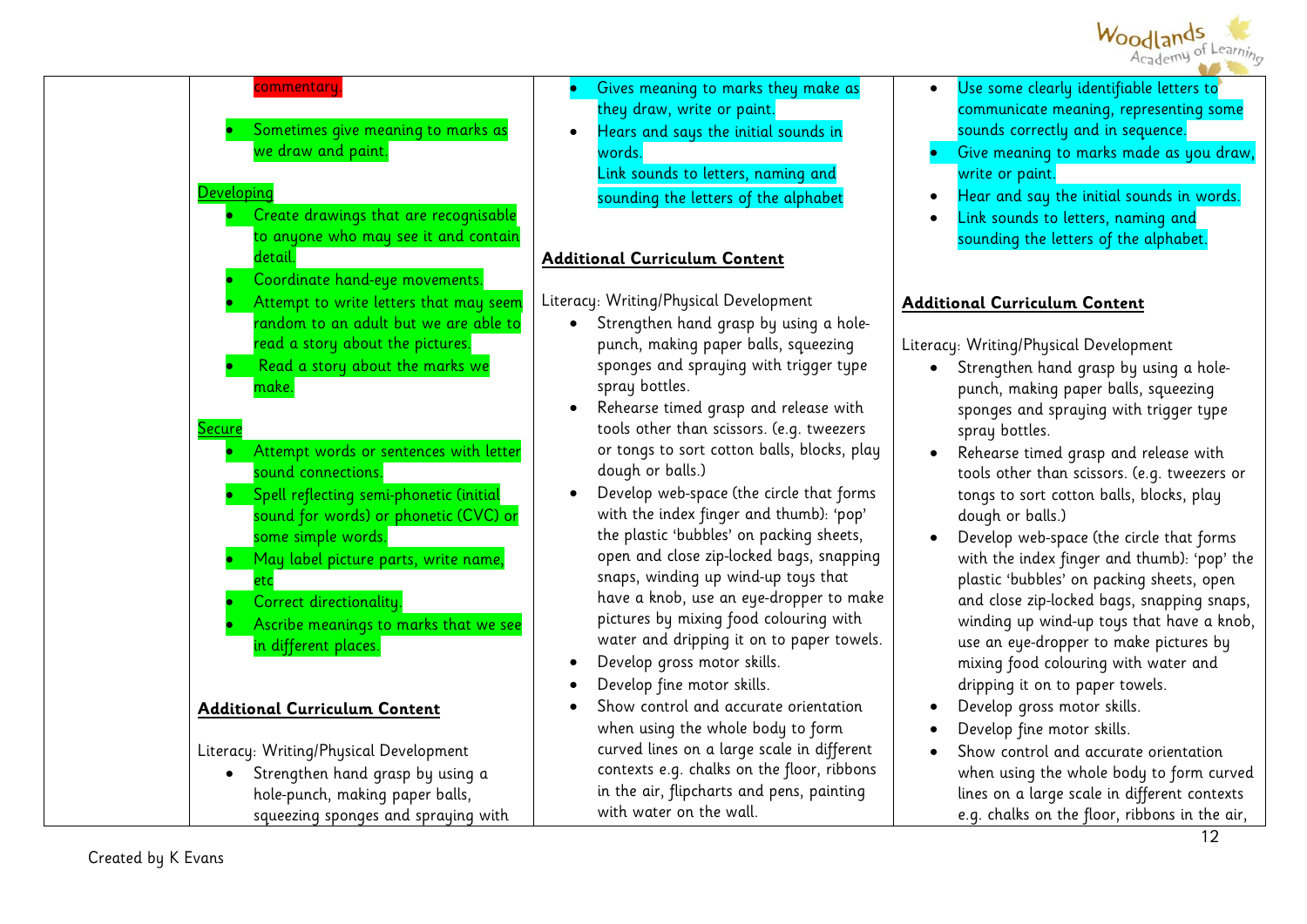

trigger type spray bottles.

- Rehearse timed grasp and release with tools other than scissors. (e.g. tweezers or tongs to sort cotton balls, blocks, play dough or balls.)
- Develop web-space (the circle that forms with the index finger and thumb): 'pop' the plastic 'bubbles' on packing sheets, open and close ziplocked bags, snapping snaps, winding up wind-up toys that have a knob, use an eye-dropper to make pictures by mixing food colouring with water and dripping it on to paper towels.
- Develop gross motor skills.
- Develop fine motor skills.
- Rehearse pencil control by joining dots.
- Trace a shape with my pencil.
- Use the whole body to form curved lines on a large scale in different contexts e.g. chalks on the floor, ribbons in the air, flipcharts and pens, painting with water on the wall.
- Use the whole body to form horizontal lines on a large scale in different contexts e.g. chalks on the floor, ribbons in the air, flipcharts and pens, painting with water on the wall.
- Use the whole body to form vertical lines on a large scale in different contexts e.g. chalks on the floor, ribbons in the air, flipcharts and pens, painting with water on the wall.
- Use the whole body to form diagonal lines on a large scale in different
- Show control and accurate orientation when using the whole body to form horizontal lines on a large scale in different contexts e.g. chalks on the floor, ribbons in the air, flipcharts and pens, painting with water on the wall.
- Show control and accurate orientation when using the whole body to form vertical lines on a large scale in different contexts e.g. chalks on the floor, ribbons in the air, flipcharts and pens, painting with water on the wall.
- Show control and accurate orientation when using the whole body to form diagonal lines on a large scale in different contexts e.g. chalks on the floor, ribbons in the air, flipcharts and pens, painting with water on the wall.
- Rehearse controlling a writing implement through colouring between the lines (pressure on the page, holding a pencil crayon, controlling direction).
- When prompted, sit in the correct position at the table for drawing and writing (feet are flat on the floor/step stool/stack of books, bottom is at the back of the chair, knees are at the same level as the hips, arms are bent at the elbow and rest on the table top. shoulders are relaxed and not scrunched up toward the ears).
- Begin to understand what a space is and experiment with apparatus to create a space.
- Position paper for writing.

flipcharts and pens, painting with water on the wall.

- Show control and accurate orientation when using the whole body to form horizontal lines on a large scale in different contexts e.g. chalks on the floor, ribbons in the air, flipcharts and pens, painting with water on the wall.
- Show control and accurate orientation when using the whole body to form vertical lines on a large scale in different contexts e.g. chalks on the floor, ribbons in the air, flipcharts and pens, painting with water on the wall.
- Show control and accurate orientation when using the whole body to form diagonal lines on a large scale in different contexts e.g. chalks on the floor, ribbons in the air, flipcharts and pens, painting with water on the wall
- Rehearse controlling a writing implement through colouring between the lines (pressure on the page, holding a pencil crayon, controlling direction).
- Sit in the correct position at the table for drawing and writing (feet are flat on the floor/step stool/stack of books, bottom is at the back of the chair, knees are at the same level as the hips, arms are bent at the elbow and rest on the table top. shoulders are relaxed and not scrunched up toward the ears).
- Position paper for writing.
- Begin to understand what a space is and experiment with apparatus to create a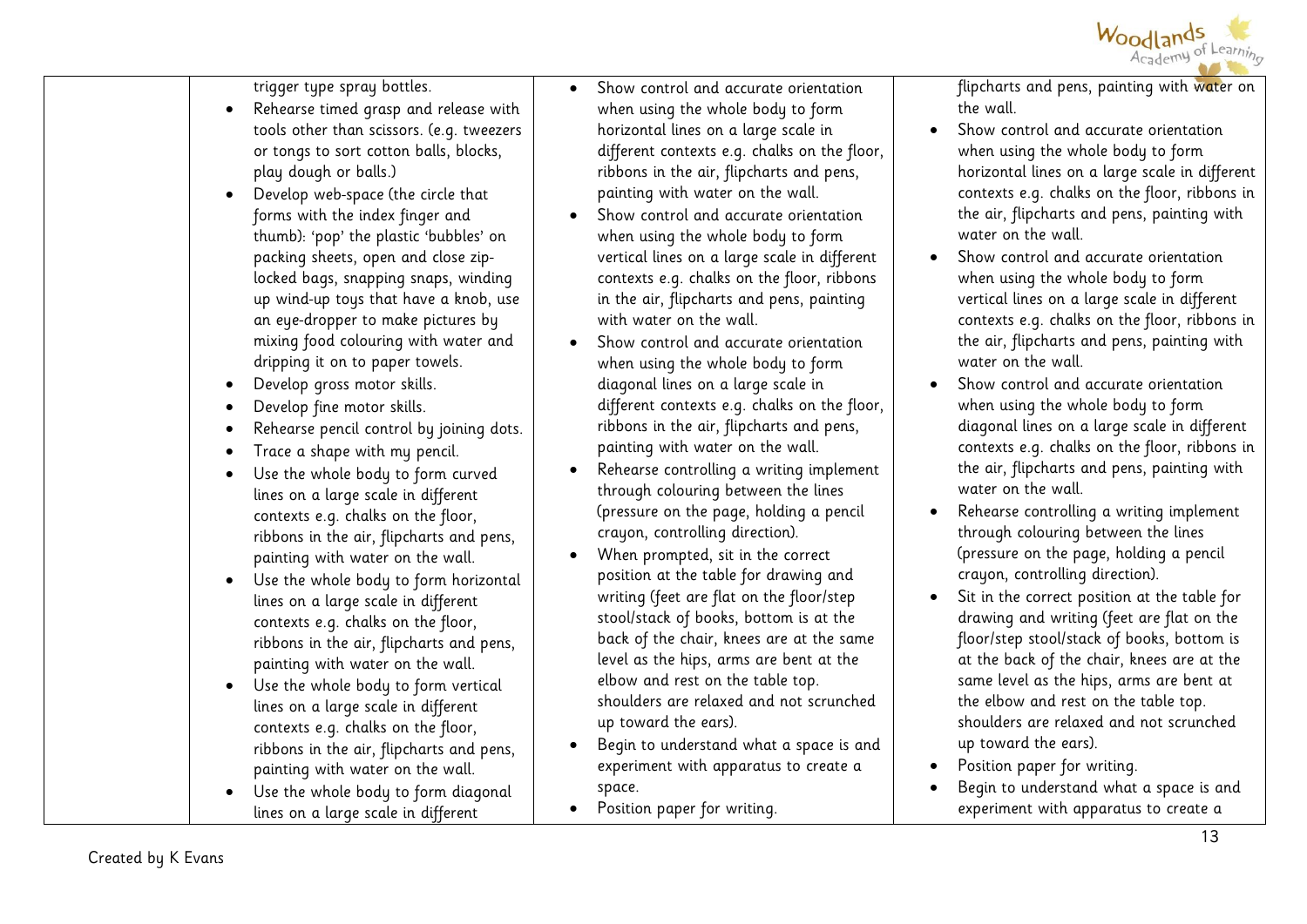

| contexts e.g. chalks on the floor,<br>Begin to write some lowercase letters<br>space.<br>ribbons in the air, flipcharts and pens,<br>following the most efficient process (as<br>Begin to write and orientate lowercase<br>painting with water on the wall.<br>explicitly modelled by the teacher -<br>letters following the most efficient process<br>starting and ending in the correct place).<br>(as explicitly modelled by the teacher -<br>Rehearse controlling a writing<br>implement through colouring between<br>starting and ending in the correct place).<br>the lines (pressure on the page, holding<br>Identify the difference between capital and<br>a pencil crayon, controlling direction).<br>lowercase letters within a text.<br>Begin to sit in the correct position at<br>the table for drawing and writing (feet<br>are flat on the floor/step stool/stack of<br>books, bottom is at the back of the<br>chair, knees are at the same level as<br>the hips, arms are bent at the elbow<br>and rest on the table top. shoulders<br>are relaxed and not scrunched up<br>toward the ears).<br>Begin to understand what a space is |
|----------------------------------------------------------------------------------------------------------------------------------------------------------------------------------------------------------------------------------------------------------------------------------------------------------------------------------------------------------------------------------------------------------------------------------------------------------------------------------------------------------------------------------------------------------------------------------------------------------------------------------------------------------------------------------------------------------------------------------------------------------------------------------------------------------------------------------------------------------------------------------------------------------------------------------------------------------------------------------------------------------------------------------------------------------------------------------------------------------------------------------------------------|
| and experiment with apparatus to<br>create a space.<br>See and begin to position paper for<br>writing.                                                                                                                                                                                                                                                                                                                                                                                                                                                                                                                                                                                                                                                                                                                                                                                                                                                                                                                                                                                                                                             |

# **Teaching Strategies**

| Knowledge/Objective        | <b>Teaching/Resource Ideas</b>                                                                                                                                                                                                   |
|----------------------------|----------------------------------------------------------------------------------------------------------------------------------------------------------------------------------------------------------------------------------|
| Build up vocabulary.       | Use of texts which rhyme - nursery rhymes and poems.<br>Discuss the reasons for authors' word choices and links to phonics.<br>Spend lots of time familiarising the children with the key text so that they absorb the language. |
| Develop Gross Motor Skills | Shoulder Girdle Stability Activities<br>Pulling own weight eg. along a bench, with progression to an inclined bench<br>Games and activities that involve taking weight through arms eg. hanging on rope, climbing up a rope      |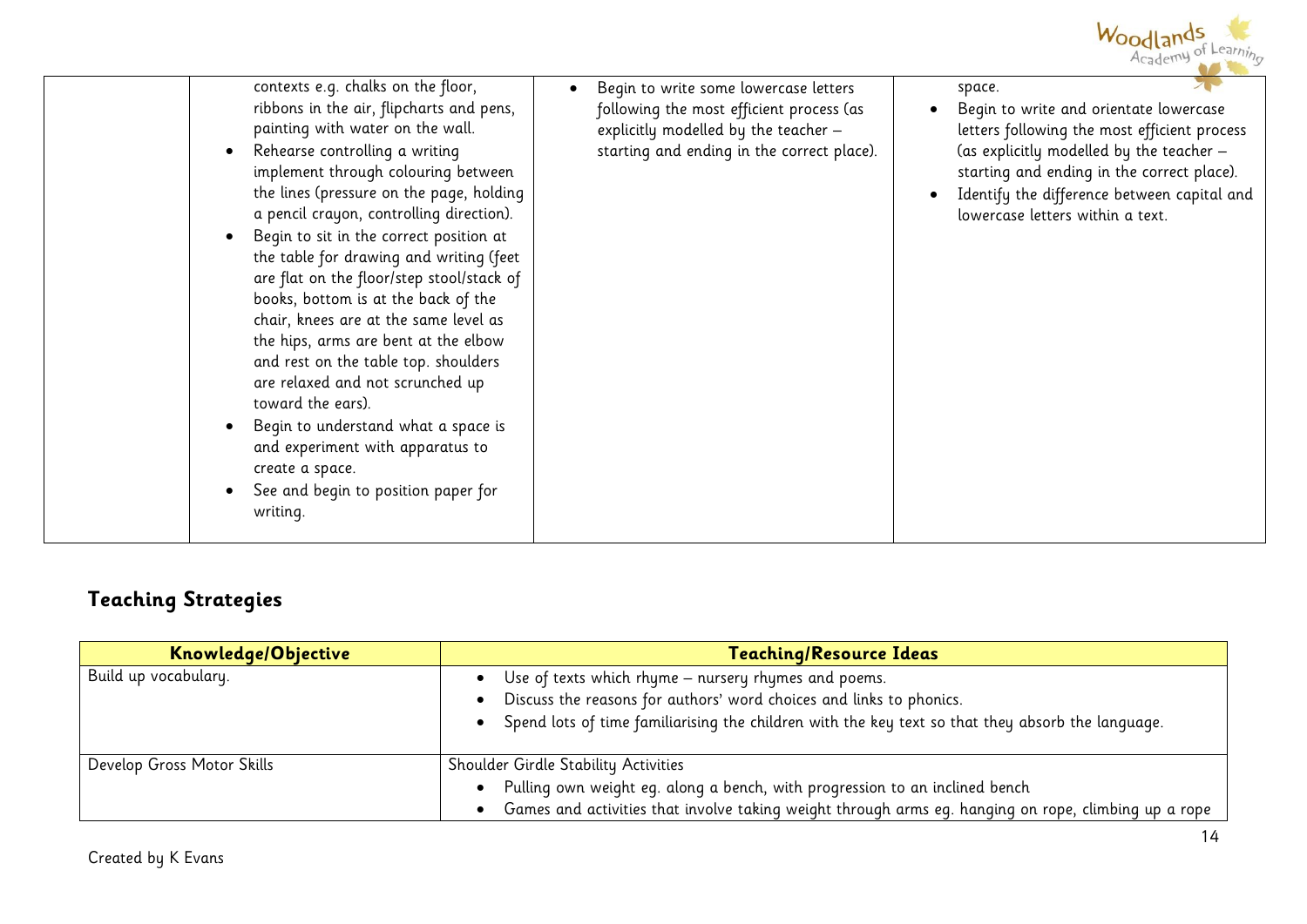| Woodlands<br>Academy of Learning                                                                                                                                                                                                                                                                                                                                                                                                                                                                                                                          |
|-----------------------------------------------------------------------------------------------------------------------------------------------------------------------------------------------------------------------------------------------------------------------------------------------------------------------------------------------------------------------------------------------------------------------------------------------------------------------------------------------------------------------------------------------------------|
| and hand walking along an overhead ladder                                                                                                                                                                                                                                                                                                                                                                                                                                                                                                                 |
| Push ups against a wall or on the desk                                                                                                                                                                                                                                                                                                                                                                                                                                                                                                                    |
| Drawing vertical lines on a chalk board (one or both hands). Keeping arms out straight draw by<br>bending and straightening at the knees. The child has to keep the chalk against the board as he/she<br>moves. If this is too difficult, ask the child to draw parallel vertical lines with straight arms working<br>from top to bottom and then reverse. Progression is to draw diagonal lines on the chalkboard<br>Draw shapes on chalk board with arms out straight. Circles and figures of eight are most effective<br>(remember, arms outstretched) |
| Paint on the wall with a roller or pasting brush (water can be used on outside walls in warm weather).<br>The weight of the paint and brush/roller adds to the effectiveness of this activity                                                                                                                                                                                                                                                                                                                                                             |
| Encourage games that require some shoulder strength eg. badminton, tennis and racquet ball (ball<br>attached to a cord). Volleyball and basketball would be progressions in the area of strength                                                                                                                                                                                                                                                                                                                                                          |
| <b>Making Shapes</b>                                                                                                                                                                                                                                                                                                                                                                                                                                                                                                                                      |
| • Help the children make large shapes on the gym/hall floor using skipping ropes.                                                                                                                                                                                                                                                                                                                                                                                                                                                                         |
| • Use the bean bags to identify the beginning and end of the shape or points for changing direction eg.<br>the corners of a shape. Have the child walk around the shape, forwards or backwards<br>• Draw the shapes on large white board                                                                                                                                                                                                                                                                                                                  |
| Draw the shapes in the air with a ribbon                                                                                                                                                                                                                                                                                                                                                                                                                                                                                                                  |
| Have the child lay out shapes on the gym/hall floor from memory, using a collection of beanbags,<br>hockey sticks and skipping ropes                                                                                                                                                                                                                                                                                                                                                                                                                      |
| Have the children make shapes with their own body eg. a T shape or circle                                                                                                                                                                                                                                                                                                                                                                                                                                                                                 |
| Have the child walk a shape, or move to form a shape from recall                                                                                                                                                                                                                                                                                                                                                                                                                                                                                          |
| Recognition and Visualisation                                                                                                                                                                                                                                                                                                                                                                                                                                                                                                                             |
| Practising writing big letters and shapes on white board/black board                                                                                                                                                                                                                                                                                                                                                                                                                                                                                      |
| . Lots of repetition of motor patterns for letters, with eyes closed                                                                                                                                                                                                                                                                                                                                                                                                                                                                                      |
| $\cdot$ Use of tactile alphabet                                                                                                                                                                                                                                                                                                                                                                                                                                                                                                                           |
| • Writing in damp sand with a finger                                                                                                                                                                                                                                                                                                                                                                                                                                                                                                                      |
| • Writing spelling words in paint                                                                                                                                                                                                                                                                                                                                                                                                                                                                                                                         |
| · Writing with crayon on paper over a textured surface                                                                                                                                                                                                                                                                                                                                                                                                                                                                                                    |
| · 'Air writing'                                                                                                                                                                                                                                                                                                                                                                                                                                                                                                                                           |
| • The use of letter strips fastened across the top of the desk/table may assist with                                                                                                                                                                                                                                                                                                                                                                                                                                                                      |
| writing when letter and numerals can be recognised but cannot be recalled quickly                                                                                                                                                                                                                                                                                                                                                                                                                                                                         |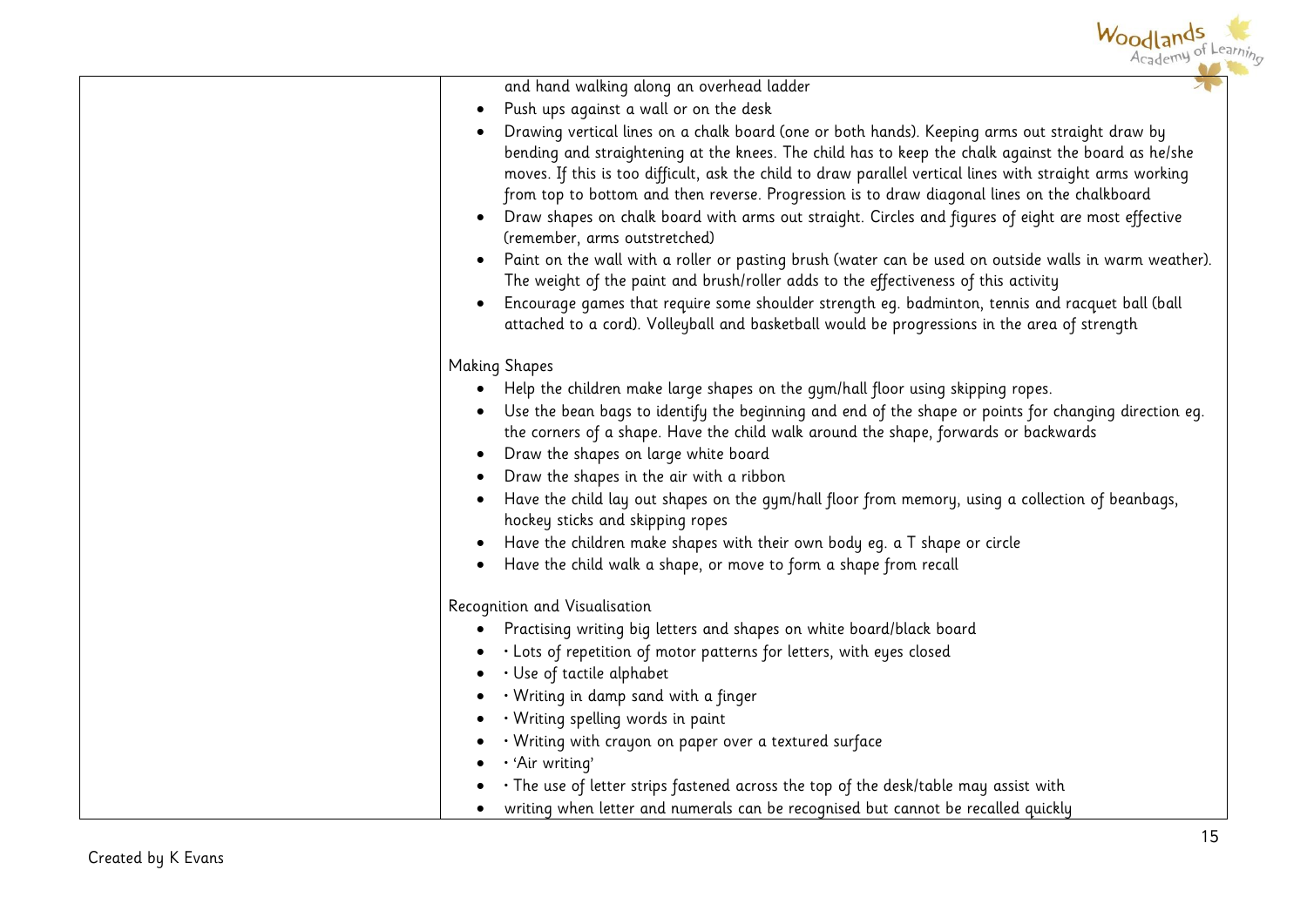| • Using joined writing to recall spellings (as appropriate)<br>$\bullet$                                                                                                                                                                                                                                                                                                                                                                                                                                                                                                                                                                                                                                                                                                                                                                                                                             |
|------------------------------------------------------------------------------------------------------------------------------------------------------------------------------------------------------------------------------------------------------------------------------------------------------------------------------------------------------------------------------------------------------------------------------------------------------------------------------------------------------------------------------------------------------------------------------------------------------------------------------------------------------------------------------------------------------------------------------------------------------------------------------------------------------------------------------------------------------------------------------------------------------|
| Visual Discrimination (This is the ability to recognise the main features of different objects)<br>• Look at shapes and spotting things that are the same and different eg. shape, colour, size<br>Look for visual similarities and differences in real world objects<br>Sorting exercises. Use different ways of sorting things eg. by colour, shape or maybe even size                                                                                                                                                                                                                                                                                                                                                                                                                                                                                                                             |
| Visual Figure Ground (This is the ability to see an object as distinct from its background or surrounding<br>objects.)<br>• Pick out items from a box (eg. all the red objects)<br>Find a shape in a box of other shapes eq. a cube in a box of beads (make it obvious to start with and<br>gradually build in difficulty)<br>Picture books where the child has to look for something that is 'hidden' eg. 'Where's Wally' or Richard<br>$\bullet$<br>Scarry's Cars and Trucks and Things that Go' where he/she has to search for 'Goldbug'<br>Looking for objects in the environment eq. asking questions 'Can you point to the blackbird?'<br>$\bullet$<br>Visual Form Constancy (This is the ability to recognise an object or shape when it is seen from different<br>angles.)<br>Reinforce the idea that shapes are the same, even when other variables change eg. colour, size or<br>$\bullet$ |
| orientation<br>Look for shapes in the environment eg. 'how many circles/squares/triangles can you find in the<br>$\bullet$<br>classroom?'                                                                                                                                                                                                                                                                                                                                                                                                                                                                                                                                                                                                                                                                                                                                                            |
| Visual Recall (Visual recall is the ability to remember things which have been seen)<br>• Arrange a pattern of coloured beads on a string. Show the child the arrangement briefly then ask them<br>to string the beads in sequence from memory<br>• Ask child to draw a picture of an activity they enjoyed during the day. Ask the child to describe<br>activity using the drawing as a reference<br>Arrange pictures in order, allow child to look, then rearrange and ask child to put in original sequence<br>Take child on walk, pointing out several objects. Ask child to describe or draw a picture of what he/she<br>saw and see if items specifically mentioned are included<br>Word searches<br>Treasure Hunt - let child see where objects are hidden, then try to find them                                                                                                             |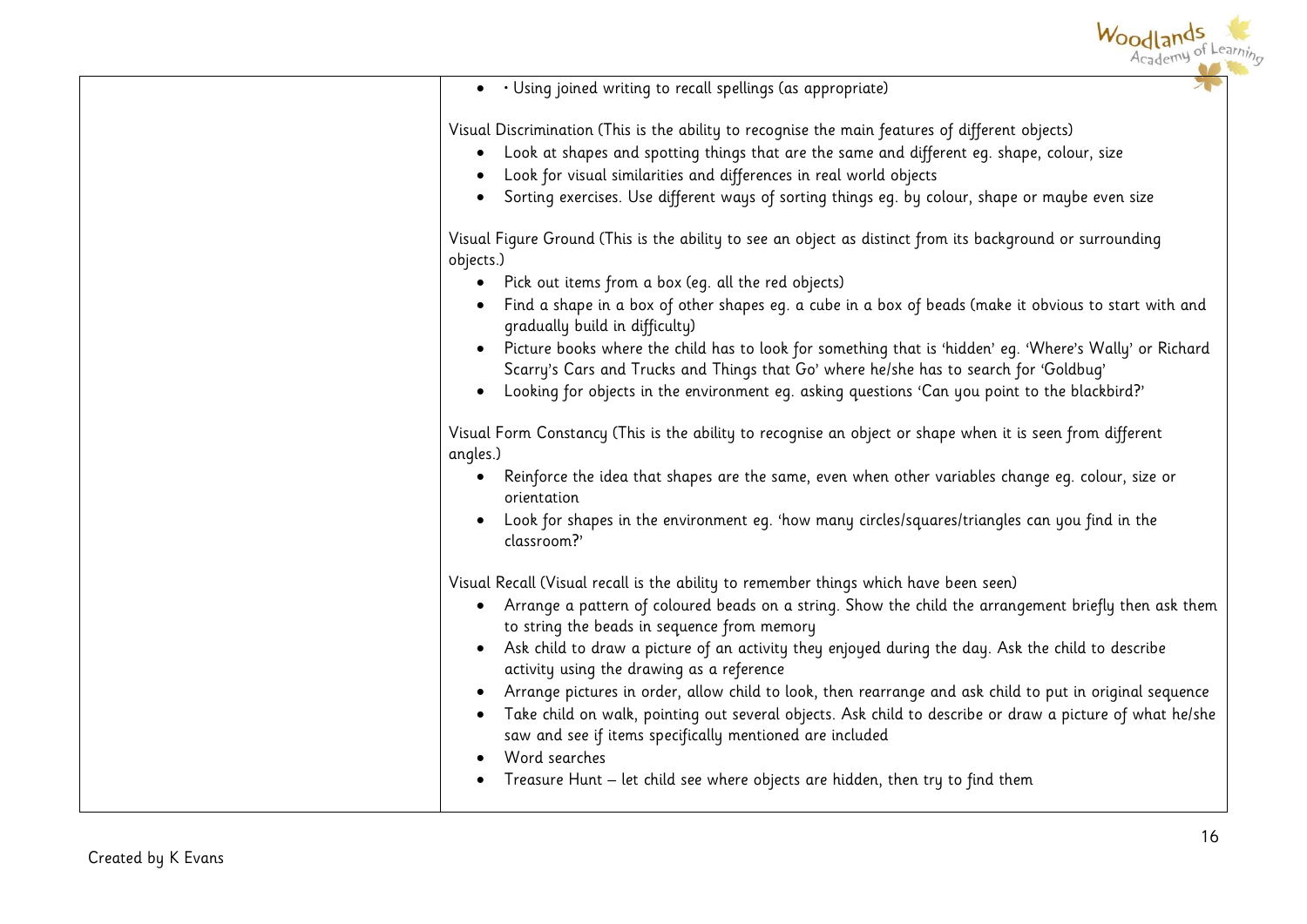

|                           | (Lincolnshire Community Health Services NHS Trust, 1st Move A gross and fine motor skills resource)                                                                                                                                                                                                                                                                                                                                                                                                                                                                                                                                                                                                                                                                                                                                                                                                                                                                                                                                                                                                                                                                                                                                                                                                                                                                                                                                                                                                                                                                                                                                                                                                                                                                                                                                                                            |
|---------------------------|--------------------------------------------------------------------------------------------------------------------------------------------------------------------------------------------------------------------------------------------------------------------------------------------------------------------------------------------------------------------------------------------------------------------------------------------------------------------------------------------------------------------------------------------------------------------------------------------------------------------------------------------------------------------------------------------------------------------------------------------------------------------------------------------------------------------------------------------------------------------------------------------------------------------------------------------------------------------------------------------------------------------------------------------------------------------------------------------------------------------------------------------------------------------------------------------------------------------------------------------------------------------------------------------------------------------------------------------------------------------------------------------------------------------------------------------------------------------------------------------------------------------------------------------------------------------------------------------------------------------------------------------------------------------------------------------------------------------------------------------------------------------------------------------------------------------------------------------------------------------------------|
| Develop Fine Motor Skills | Playing tug of war - working in pairs using hoops children try to pull each other across a line.<br>Practise unscrewing and screwing the lids of different types of jars and containers. Put objects inside to<br>make the game more interesting.<br>Paper Tearing - different textures and thickness can be used for variety, and to increase hand strength.<br>The torn paper can either be used to make papiermaché masks, lanterns or to be scrunched up to make<br>a collage.<br>Finger games and exercises.<br>Finger painting.<br>Use of plasticine or Therapeutic Putty and/or modelling clay to knead and roll.<br>Use of bricks and construction toys.<br>Opening and fastening buttons - use buttons on a teddy or toy to begin with.<br>Lacing - use lacing cards to create patterns and develop pincer grip.<br>Threading beads - use beads of different colours, shapes and sizes to create patterns for child to copy.<br>(Can help to develop number and pattern concepts)<br>Cutting - start without the need for precision. Try cutting pieces of straws, grass, strips of paper or<br>rolls of play dough. When scissors action has developed move on to cutting out basic shapes.<br>Moving small objects from one container to another- use a bag of beads or marrowfat peas and use<br>index finger and thumb to pick objects out of the bag one at a time. A timer can be used for<br>motivation. Graduate to smaller objects such as grains of rice.<br>Putting coins (or counters) into a money box.<br>Using finger paints or shaving foam to make shapes on a desk<br>Drawing between parallel lines- this can be introduced at an appropriate level for the child in question<br>and gradually made more difficult e.g.<br>Moving a toy car (or a finger) between lines on the floor.<br>Moving chalk (or a finger) between lines on a blackboard. |
|                           | Moving a finger between lines on a sheet of paper.<br>Moving a crayon between lines on a sheet of paper.<br>Moving a pencil between lines on a sheet of paper. The distances between the lines can gradually<br>be reduced. Check that the child is holding the pencil correctly and that the paper is kept still, and<br>that s/he always goes from left to right. Start by using straight lines, then make it more difficult by<br>introducing angles and later curves.<br>Wrapping the pencil in play-dough or 'silly putty'. This may help to relax the grip.                                                                                                                                                                                                                                                                                                                                                                                                                                                                                                                                                                                                                                                                                                                                                                                                                                                                                                                                                                                                                                                                                                                                                                                                                                                                                                              |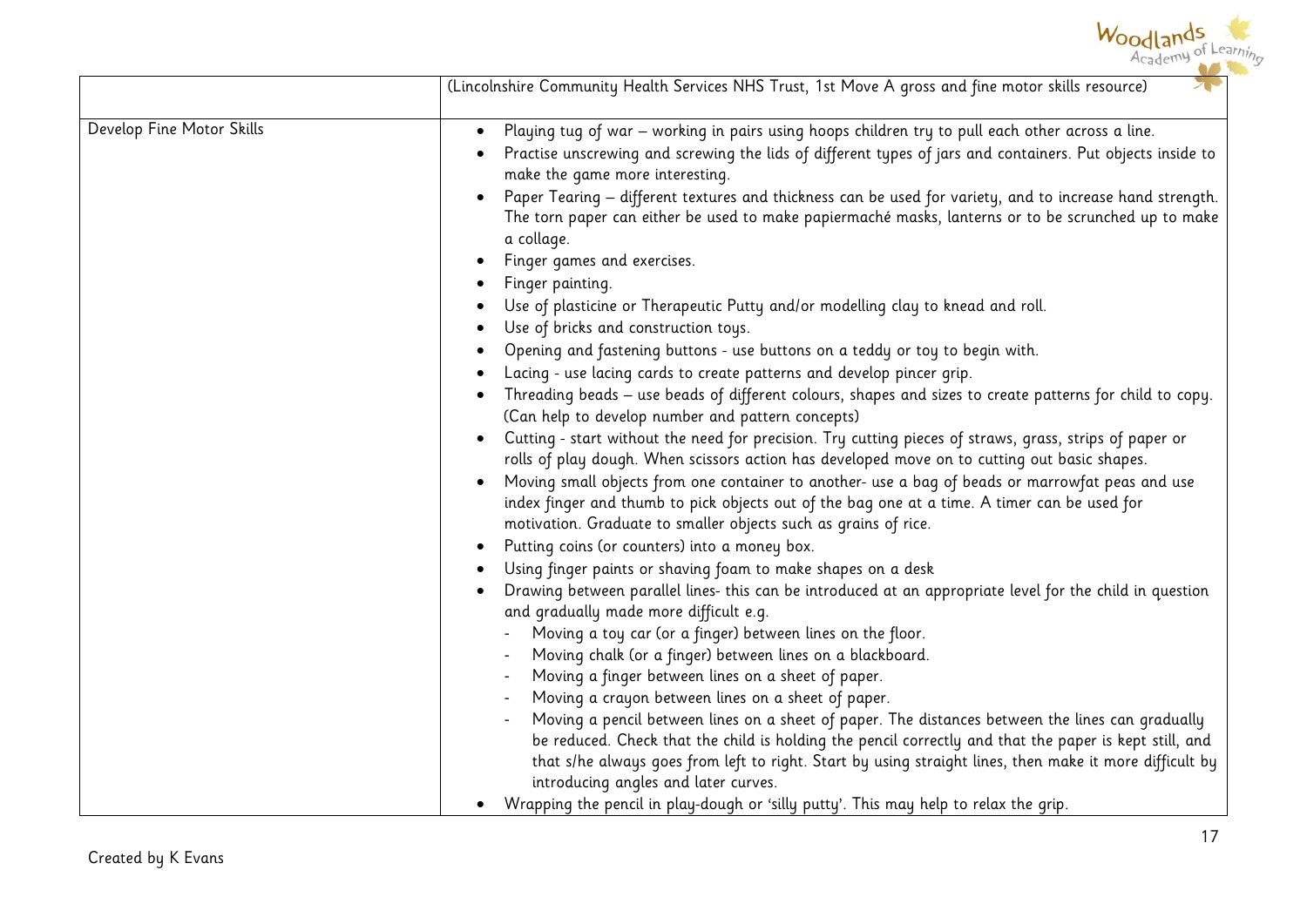|                                                                                  | Woodlangs                                                                                                                                                                                                                                                                                                                                                                                                                                                                                            |
|----------------------------------------------------------------------------------|------------------------------------------------------------------------------------------------------------------------------------------------------------------------------------------------------------------------------------------------------------------------------------------------------------------------------------------------------------------------------------------------------------------------------------------------------------------------------------------------------|
|                                                                                  | Clothes Pegs - clipping pegs onto and removing from an empty shoe box or a piece of cardboard<br>(using thumb and index finger).<br>(NEPS, Report Writing Group, 2015 - Fine Motor-Strategies-Early Years)                                                                                                                                                                                                                                                                                           |
| Position paper for writing                                                       | "Left-handed children should be encouraged to position their paper slightly turned to their right, with<br>the left corner high. Right-handed children should be encouraged to position their paper slightly turned<br>to their left, with the right corner high."<br>"Stabilise the paper using blue tac or masking tape if the child is not yet able to use the other hand<br>effectively."<br>(Lincolnshire Community Health Services NHS Trust, 1st Move A gross and fine motor skills resource) |
| Understand what a space is.                                                      | Use apparatus (such as those listed below) to create spaces. Begin with blank examples and then add letters<br>and words - order and space.<br>Teacher models. Child copies. Repeat.<br>Space beads on an abacus<br>Space Lego bricks evenly<br>Base<br>Magnetic letters/cards                                                                                                                                                                                                                       |
| Rehearse controlling a writing implement through<br>colouring between the lines. | Remember to start by colouring big areas before moving to smaller objects to colour. (If we move too<br>small too soon, we may inhibit precision)<br>(Lincolnshire Community Health Services NHS Trust, 1st Move A gross and fine motor skills resource)                                                                                                                                                                                                                                             |
| Pencil grip                                                                      | Development of pencil grip:                                                                                                                                                                                                                                                                                                                                                                                                                                                                          |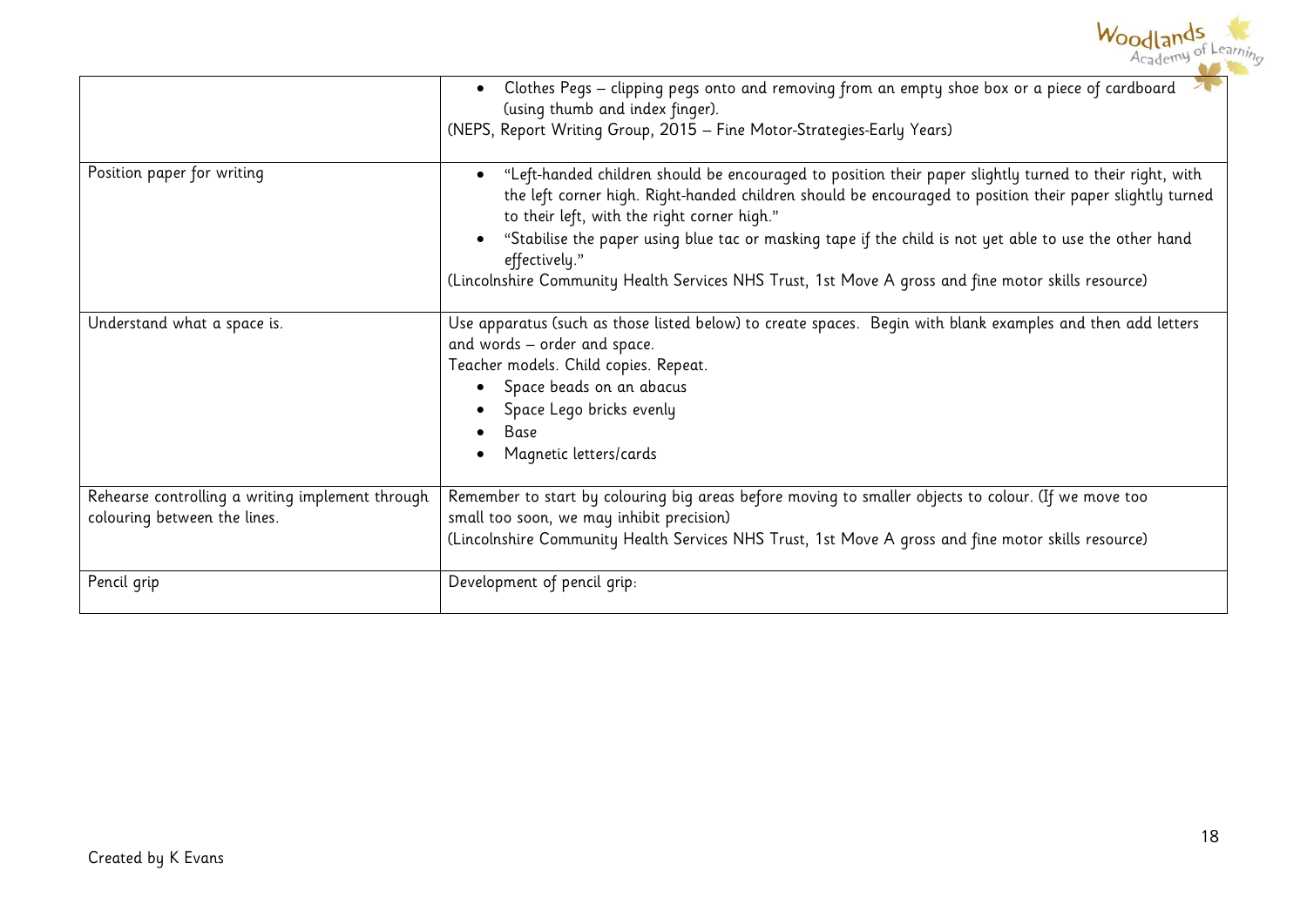|                                        | Woodla<br>Academy of Learning                                                                                                                                                                                                                                                                                                                                                                                                                                                                                                                                                                                     |
|----------------------------------------|-------------------------------------------------------------------------------------------------------------------------------------------------------------------------------------------------------------------------------------------------------------------------------------------------------------------------------------------------------------------------------------------------------------------------------------------------------------------------------------------------------------------------------------------------------------------------------------------------------------------|
|                                        | <b>Cylindrical grasp / Palmer grasp</b><br>(tucked under palm                                                                                                                                                                                                                                                                                                                                                                                                                                                                                                                                                     |
|                                        | Digital grasp /<br>pronated palmer grass                                                                                                                                                                                                                                                                                                                                                                                                                                                                                                                                                                          |
|                                        | <b>Modified tripod grasp</b><br><b>Static tripod grasp</b>                                                                                                                                                                                                                                                                                                                                                                                                                                                                                                                                                        |
|                                        | <b>Dynamic tripod grasp</b>                                                                                                                                                                                                                                                                                                                                                                                                                                                                                                                                                                                       |
|                                        | As children develop pencil control, the movement changes from large shoulder movements to controlled finger<br>movement with the forearm resting on the writing surface. This is only achieved effectively when shoulder<br>stability is established. Remember, the control moves down from the shoulder to the wrist; to the hand; to the<br>fingers. Static tripod grip (not moved by fingers) is often mistaken for a dynamic tripod where the movement<br>comes from the end of the fingers and thumb.<br>(Lincolnshire Community Health Services NHS Trust, 1st Move A gross and fine motor skills resource) |
| Begin to write some lowercase letters. | Explicitly model correct letter formation on the whiteboard.                                                                                                                                                                                                                                                                                                                                                                                                                                                                                                                                                      |
|                                        | Imitate and then copy:                                                                                                                                                                                                                                                                                                                                                                                                                                                                                                                                                                                            |
|                                        | (Lincolnshire Community Health Services NHS Trust, 1st Move A gross and fine motor skills resource)<br>Penpals.                                                                                                                                                                                                                                                                                                                                                                                                                                                                                                   |
|                                        | Draw letter formation for the child in yellow pen. Child traces over the letter drawn.                                                                                                                                                                                                                                                                                                                                                                                                                                                                                                                            |